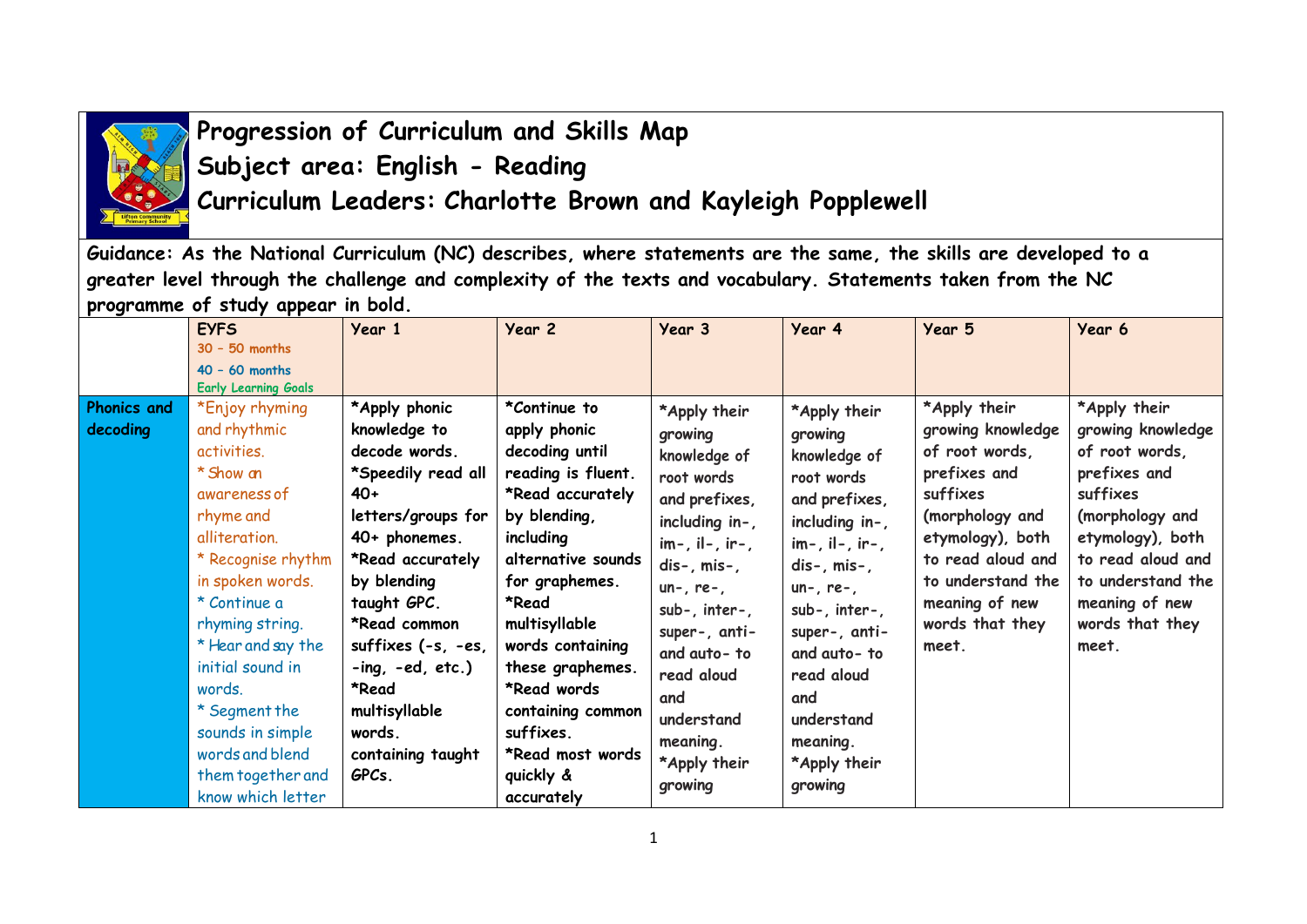|                | represents some<br>of them.<br>* Link sounds to<br>letters naming and<br>sounding the<br>letters of the<br>alphabet.<br>* Use phonic<br>knowledge to<br>decode regular<br>words and read<br>them aloud<br>accurately.                                                                                                                       | *Read<br>contractions and<br>understand the<br>use of the<br>apostrophe for<br>omission.<br>*Read aloud<br>phonically-<br>decodable text.                                                                                                                          | without overt<br>sounding and<br>blending.                                                                                                                                                                                                                                 | knowledge of<br>root words and<br>suffixes/word<br>endings,<br>including - ation,<br>$-ly, -ous, -$<br>ture, -sure, -<br>sion, $-$ tion, $-$<br>ssion and -cian.<br>to read aloud<br>and understand<br>meaning.                                                            | knowledge of<br>root words and<br>suffixes/word<br>endings,<br>including -ation,<br>$-ly, -ous, -$<br>ture, -sure, -<br>sion,-tion, -<br>ssion and -cian.<br>to read aloud<br>and understand<br>meaning.                                                                   |                                                                                                                                                                                               |                                                                                                                                                                                               |
|----------------|---------------------------------------------------------------------------------------------------------------------------------------------------------------------------------------------------------------------------------------------------------------------------------------------------------------------------------------------|--------------------------------------------------------------------------------------------------------------------------------------------------------------------------------------------------------------------------------------------------------------------|----------------------------------------------------------------------------------------------------------------------------------------------------------------------------------------------------------------------------------------------------------------------------|----------------------------------------------------------------------------------------------------------------------------------------------------------------------------------------------------------------------------------------------------------------------------|----------------------------------------------------------------------------------------------------------------------------------------------------------------------------------------------------------------------------------------------------------------------------|-----------------------------------------------------------------------------------------------------------------------------------------------------------------------------------------------|-----------------------------------------------------------------------------------------------------------------------------------------------------------------------------------------------|
| <b>Fluency</b> | *Show interest in<br>illustrations and<br>print in books and<br>print in the<br>environment.<br>*Recognise<br>familiar words and<br>signs such as own<br>name and<br>advertising logos.<br>*Look and handle<br>books<br>independently<br>(holds books the<br>correct way up and<br>turns pages).<br>*Ascribe meanings<br>to marks that they | *Accurately<br>read texts that<br>are consistent<br>with their<br>developing phonic<br>knowledge, that<br>do not require<br>them to use<br>other strategies<br>to work out<br>words<br>*Re-read texts to<br>build up fluency<br>and confidence in<br>word reading. | *Read aloud<br>books closely<br>matched to<br>their improving<br>phonic<br>knowledge,<br>sounding out<br>unfamiliar<br>words<br>accurately,<br>automatically<br>and without<br>undue<br>hesitation.<br>*Re-read these<br>books to build<br>up fluency and<br>confidence in | *Read age-<br>appropriate<br>books fluently<br>and accurately.<br>Note: Teaching<br>comprehension<br>skills should be<br>taking<br>precedence<br>over teaching<br>word directly.<br>Any focus on<br>word reading<br>should support<br>the<br>development of<br>vocabulary. | *Read age-<br>appropriate<br>books fluently<br>and accurately.<br>Note: Teaching<br>comprehension<br>skills should be<br>taking<br>precedence<br>over teaching<br>word directly.<br>Any focus on<br>word reading<br>should support<br>the<br>development of<br>vocabulary. | *Read age-<br>appropriate books<br>fluently and<br>accurately with<br>appropriate speed<br>and intonation.<br>*Read silently and<br>be able to discuss<br>confidently what<br>they have read. | *Read age-<br>appropriate books<br>fluently and<br>accurately with<br>appropriate speed<br>and intonation.<br>*Read silently and<br>be able to discuss<br>confidently what<br>they have read. |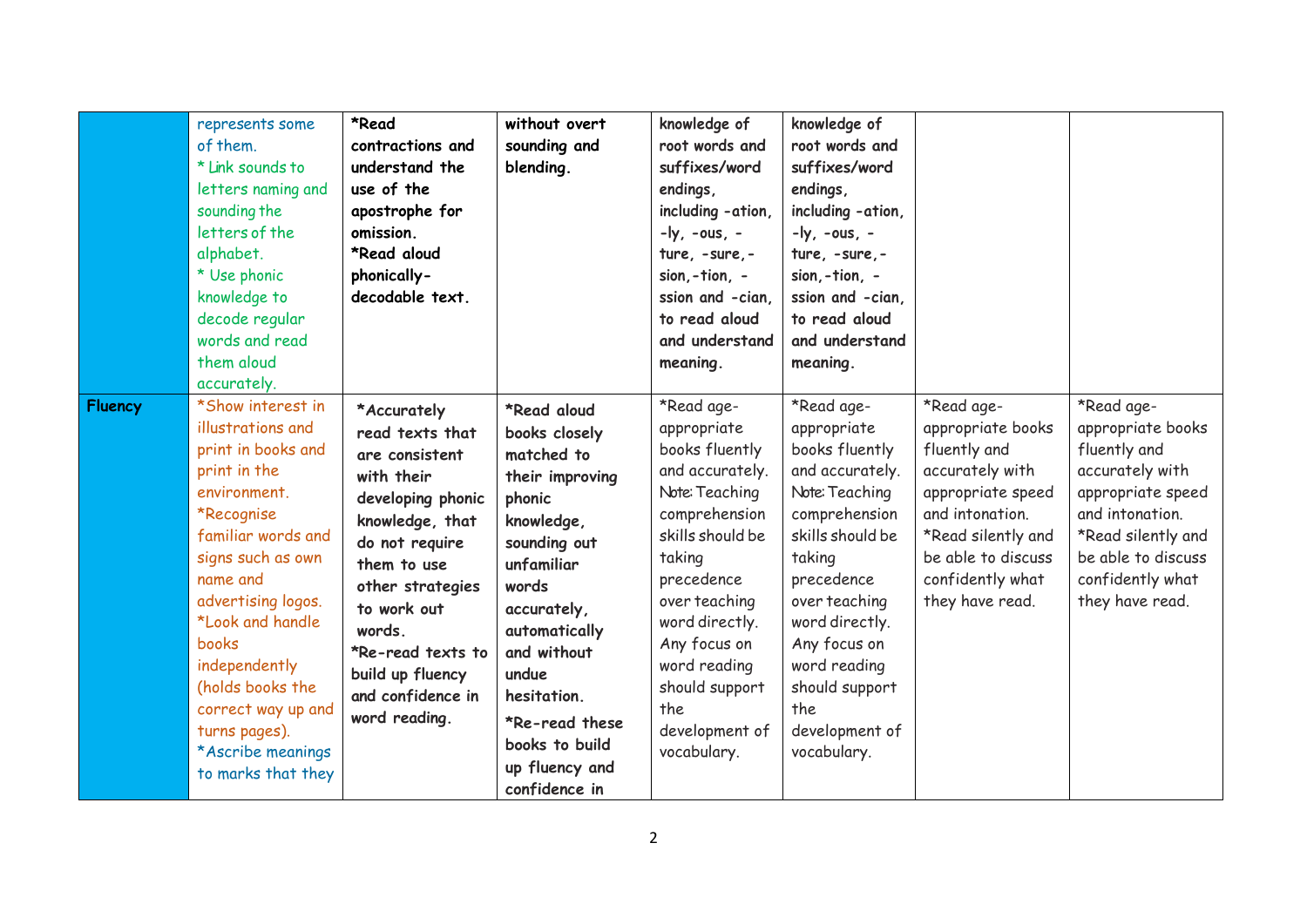|                  | see in different    |                   | word reading.      | *Develop their | *Develop their |                     |                     |
|------------------|---------------------|-------------------|--------------------|----------------|----------------|---------------------|---------------------|
|                  | places.             |                   | *Read over 90      | silent reading | silent reading |                     |                     |
|                  | *Begin to break     |                   | words per minute,  | skills.        | skills.        |                     |                     |
|                  | the flow of speech  |                   |                    |                |                |                     |                     |
|                  |                     |                   | in age-            |                |                |                     |                     |
|                  | into words.         |                   | appropriate        |                |                |                     |                     |
|                  | *Begin to read      |                   | texts.             |                |                |                     |                     |
|                  | words and simple    |                   |                    |                |                |                     |                     |
|                  | sentences.          |                   |                    |                |                |                     |                     |
|                  | *Read and           |                   |                    |                |                |                     |                     |
|                  | understand simple   |                   |                    |                |                |                     |                     |
|                  | sentences.          |                   |                    |                |                |                     |                     |
| <b>Common</b>    | *Read some          | *Read Y1 common   | *Read Y1 and Y2    | *Read Y3/4     | *Read Y3/4     | *Read most Y5/      | *Read most Y5/      |
| <b>Exception</b> | common irregular    | exception words,  | common exception   | common         | common         | <b>Y6</b> exception | <b>Y6</b> exception |
| <b>Words</b>     | words.              | noting unusual    | words, noting      | exception      | exception      | words, discussing   | words, discussing   |
|                  |                     | correspondences   | unusual            | words.         | words.         | the unusual         | the unusual         |
|                  |                     | between spelling  | correspondences    |                |                | correspondences     | correspondences     |
|                  |                     | and sound and     | between spelling   |                |                | between spelling    | between spelling    |
|                  |                     | where these occur | and sound and      |                |                | and sound and       | and sound and       |
|                  |                     | in words.         | where these        |                |                | where these occur   | where these occur   |
|                  |                     |                   | occur in the       |                |                | in the word.        | in the word.        |
|                  |                     |                   | word.              |                |                |                     |                     |
| Understandi      | *Know that print    | *Check that a     | *Check that the    | *Check that    | *Check that    | *Check that the     | *Check that the     |
|                  | carries meaning     | text makes sense  | text makes sense   | the text       | the text       | text makes sense    | text makes sense    |
| ng and           |                     |                   |                    |                |                |                     |                     |
| correcting       | and, in English, is | to them as they   | to them as they    | makes sense to | makes sense to | to them.            | to them,            |
| inaccuracies     | read from left to   | read and to       | read and to        | them,          | them,          | discussing their    | discussing their    |
|                  | right and top to    | correct           | correct inaccurate | discussing     | discussing     | understanding and   | understanding and   |
|                  | bottom.             | <i>inaccurate</i> | reading.           | their          | their          | explaining the      | explaining the      |
|                  | *Understand         | reading.          | *Draw on what      | understanding  | understanding  | meaning of words    | meaning of words    |
|                  | humour,             | *Draw on what     | they already know  | and explaining | and explaining | in context.         | in context.         |
|                  | e.g. nonsense       | they already      | or on background   | the meaning of | the meaning of | *Ask questions to   | *Ask questions to   |
|                  | rhymes, jokes.      | know or on        | information and    | words in       | words in       | improve their       | improve their       |
|                  |                     | background        | vocabulary         | context.       | context.       | understanding.      | understanding.      |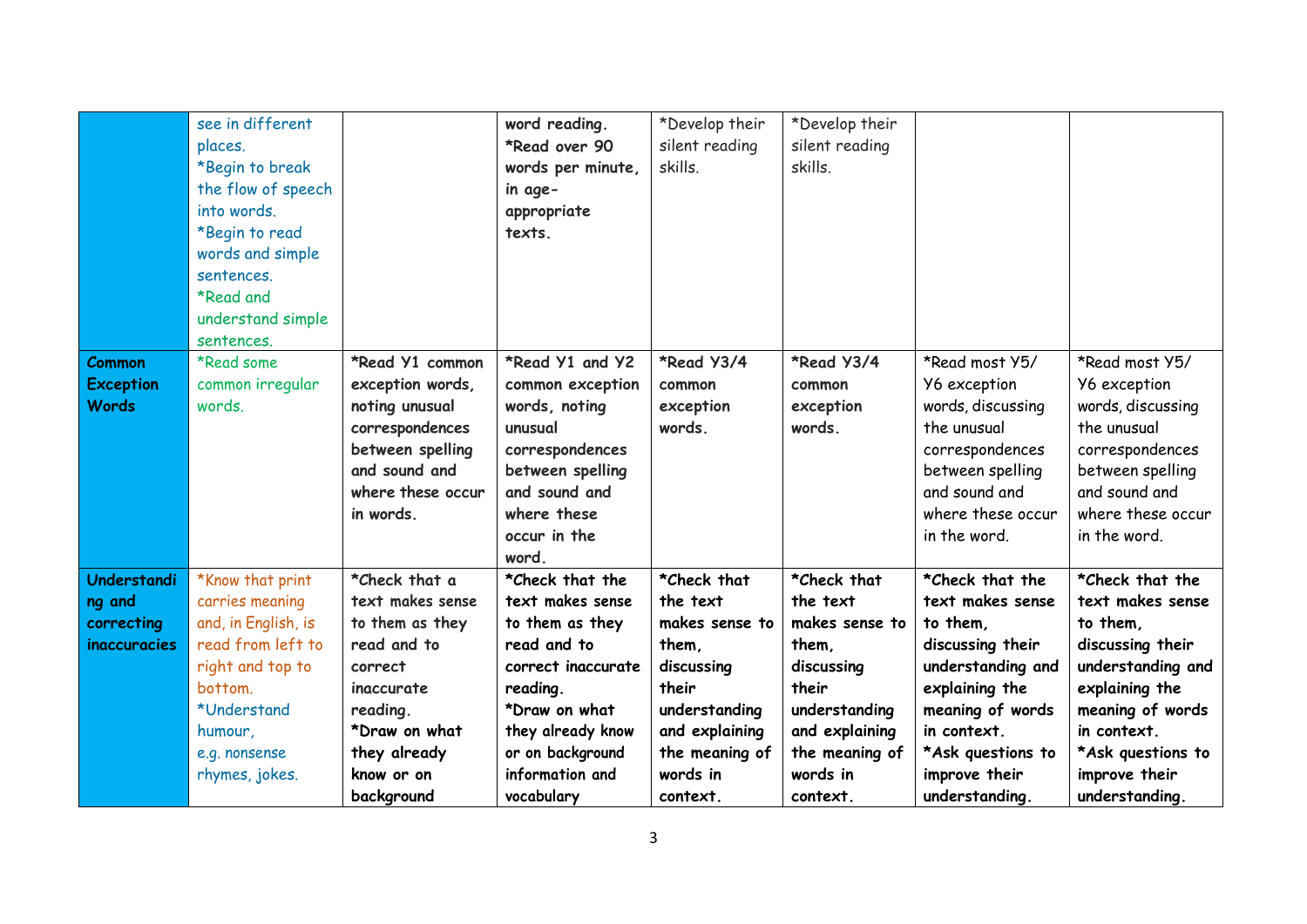|             |                     | information and    | provided by the    | *Ask questions  | *Ask questions  |                   |                   |
|-------------|---------------------|--------------------|--------------------|-----------------|-----------------|-------------------|-------------------|
|             |                     | vocabulary         | teacher.           | to improve      | to improve      |                   |                   |
|             |                     | provided by the    |                    | their           | their           |                   |                   |
|             |                     | teacher.           |                    | understanding   | understanding   |                   |                   |
|             |                     | *Explain clearly   |                    | of a text.      | of a text.      |                   |                   |
|             |                     | their              |                    | *Identify main  | *Identify main  |                   |                   |
|             |                     | understanding of   |                    | ideas drawn     | ideas drawn     |                   |                   |
|             |                     | what is read to    |                    | from more       | from more       |                   |                   |
|             |                     | them.              |                    | than one        | than one        |                   |                   |
|             |                     |                    |                    | paragraph and   | paragraph and   |                   |                   |
|             |                     |                    |                    | summarise       | summarise       |                   |                   |
|             |                     |                    |                    | these.          | these.          |                   |                   |
| Connecting, | *Listen to stories  | *Become very       | *Become            | *Increase       | *Increase       | *Continue to read | *Continue to read |
| comparing   | with increasing     | familiar with key  | increasingly       | their           | their           | and discuss an    | and discuss an    |
| and         | attention and       | stories, fairy     | familiar with and  | familiarity     | familiarity     | increasingly wide | increasingly wide |
| familiarity | recall.             | stories and        | retell a wider     | with a wide     | with a wide     | range of fiction, | range of fiction, |
| with texts. | *Enjoy an           | traditional tales. | range of stories,  | range of        | range of        | poetry, plays,    | poetry, plays,    |
|             | increasing range    | retelling them     | fairy stories and  | books,          | books,          | non-fiction and   | non-fiction and   |
|             | of books.           | and considering    | traditional tales. | including fairy | including fairy | reference books   | reference books   |
|             | *Listen to stories. | their particular   | *Recognise         | stories, myths  | stories, myths  | or textbooks.     | or textbooks.     |
|             | accurately          | characteristic.    | simple recurring   | and legends,    | and legends,    | *Read books       | *Read books       |
|             | anticipating key    | *Recognise and     | literary language  | and retelling   | and retelling   | that are          | that are          |
|             | events and          | join in with       | in stories and     | some of these   | some of these   | structured in     | structured in     |
|             | respond to what     | predictable        | poetry.            | orally.         | orally.         | different ways    | different ways    |
|             | they hear with      | phrases.           | *Participate in    | *Identifying    | *Identifying    | and read for a    | and read for a    |
|             | relevant            | *Participate in    | discussion about   | themes and      | themes and      | range of          | range of          |
|             | comments,           | discussion about   | books, poems and   | conventions in  | conventions in  | purposes.         | purposes.         |
|             | questions or        | what is read to    | other works that   | a wide range    | a wide range    | *Make             | *Make             |
|             | actions.            | them, taking turns | are read to them   | of books.       | of books.       | comparisons       | comparisons       |
|             | *Demonstrate        | and listening to   | and those that     | *Listen to and  | *Listen to and  | within and across | within and across |
|             | understanding       | what others say.   | they can read for  | discussing a    | discussing a    | book.             | book.             |
|             | when talking with   |                    | themselves,        | wide range of   | wide range of   |                   |                   |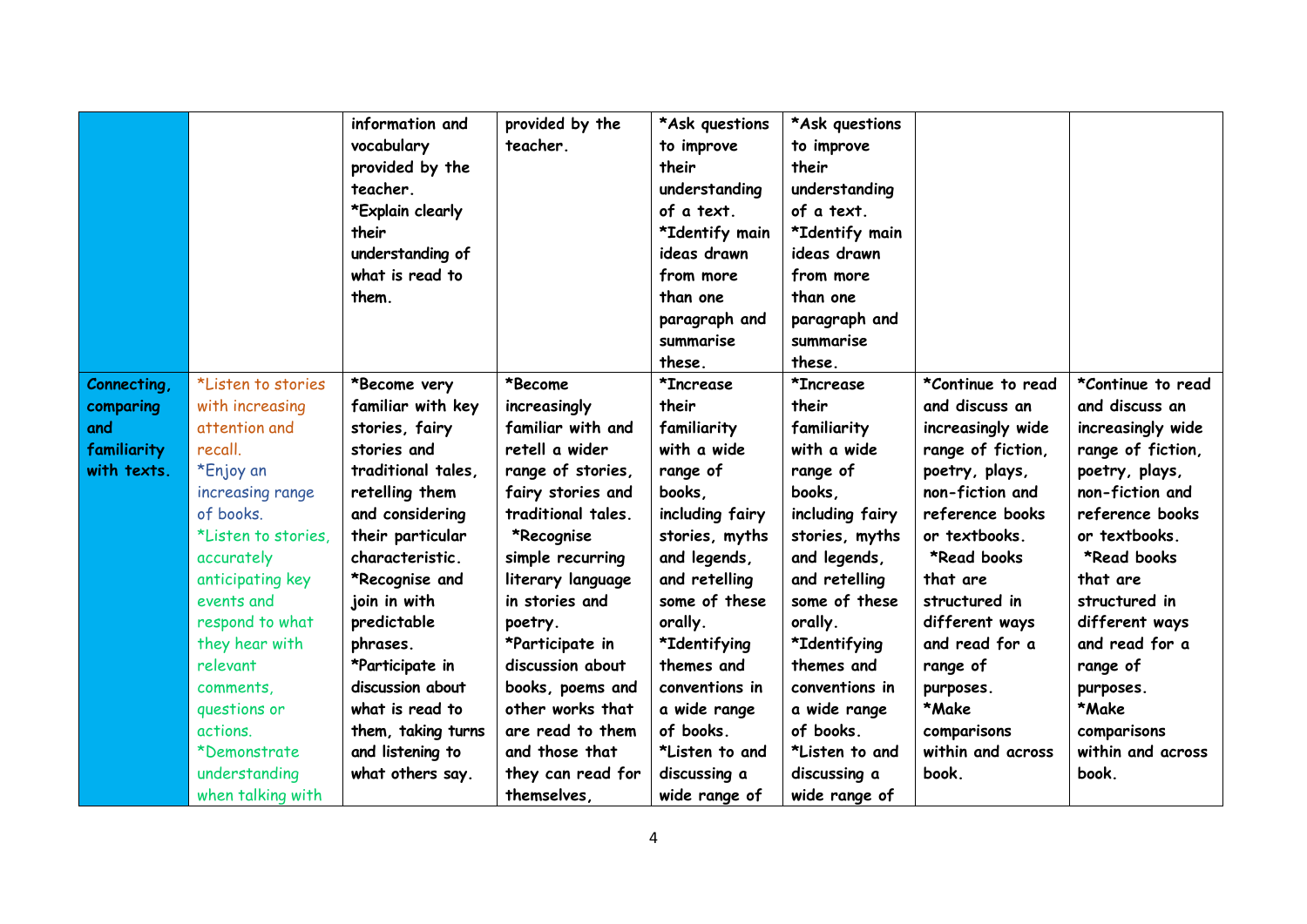|                    | others about what<br>they have read. | *Understand the<br>difference between<br>fiction and non-<br>fiction. | taking turns and<br>listening to what<br>others say.<br>*Identify and<br>describe some<br>differences<br>between fiction<br>and non-fiction<br>books. | fiction,<br>poetry, plays,<br>non-fiction and<br>reference<br>books or<br>textbooks.<br>*Read books<br>that are<br>structured in<br>different ways<br>and read for a<br>range of<br>purposes.<br>*Participate in<br>discussion<br>about both<br>books that are<br>read to them<br>and those they<br>can read for | fiction,<br>poetry, plays,<br>non-fiction and<br>reference<br>books or<br>textbooks.<br>*Read books<br>that are<br>structured in<br>different ways<br>and read for a<br>range of<br>purposes.<br>*Participate in<br>discussion<br>about both<br>books that are<br>read to them<br>and those they<br>can read for | *Increase their<br>familiarity with a<br>wide range of<br>books, including<br>myths, legends<br>and traditional<br>stories, modern<br>fiction, fiction<br>from our literary<br>heritage, and<br>books from other<br>cultures and<br>traditions.<br>*Identify and<br>discuss themes<br>and conventions in<br>and across a wide<br>range of writing. | *Increase their<br>familiarity with a<br>wide range of<br>books, including<br>myths, legends<br>and traditional<br>stories, modern<br>fiction, fiction<br>from our literary<br>heritage, and<br>books from other<br>cultures and<br>traditions.<br>*Identify and<br>discuss themes<br>and conventions in<br>and across a wide<br>range of writing. |
|--------------------|--------------------------------------|-----------------------------------------------------------------------|-------------------------------------------------------------------------------------------------------------------------------------------------------|------------------------------------------------------------------------------------------------------------------------------------------------------------------------------------------------------------------------------------------------------------------------------------------------------------------|------------------------------------------------------------------------------------------------------------------------------------------------------------------------------------------------------------------------------------------------------------------------------------------------------------------|----------------------------------------------------------------------------------------------------------------------------------------------------------------------------------------------------------------------------------------------------------------------------------------------------------------------------------------------------|----------------------------------------------------------------------------------------------------------------------------------------------------------------------------------------------------------------------------------------------------------------------------------------------------------------------------------------------------|
|                    |                                      |                                                                       |                                                                                                                                                       | themselves,<br>taking turns<br>and listening<br>to what others                                                                                                                                                                                                                                                   | themselves,<br>taking turns<br>and listening<br>to what others                                                                                                                                                                                                                                                   |                                                                                                                                                                                                                                                                                                                                                    |                                                                                                                                                                                                                                                                                                                                                    |
| <b>Non-Fiction</b> | *Know that                           | *Discuss features                                                     | *Be introduced to                                                                                                                                     | say.<br>*Retrieve and                                                                                                                                                                                                                                                                                            | say.<br>*Retrieve and                                                                                                                                                                                                                                                                                            | *Distinguish                                                                                                                                                                                                                                                                                                                                       | *Distinguish                                                                                                                                                                                                                                                                                                                                       |
|                    | information can be                   | and layout.                                                           | non-fiction books                                                                                                                                     | record                                                                                                                                                                                                                                                                                                           | record                                                                                                                                                                                                                                                                                                           | between                                                                                                                                                                                                                                                                                                                                            | between                                                                                                                                                                                                                                                                                                                                            |
|                    | relayed in the                       |                                                                       | that are                                                                                                                                              | information                                                                                                                                                                                                                                                                                                      | information                                                                                                                                                                                                                                                                                                      | statements of                                                                                                                                                                                                                                                                                                                                      | statements of                                                                                                                                                                                                                                                                                                                                      |
|                    | form of print.                       |                                                                       | structured in                                                                                                                                         | from non-                                                                                                                                                                                                                                                                                                        | from non-                                                                                                                                                                                                                                                                                                        | fact and opinion.                                                                                                                                                                                                                                                                                                                                  | fact and opinion.                                                                                                                                                                                                                                                                                                                                  |
|                    | *Know that                           |                                                                       | different ways.                                                                                                                                       | fiction.                                                                                                                                                                                                                                                                                                         | fiction.                                                                                                                                                                                                                                                                                                         | *retrieve, record                                                                                                                                                                                                                                                                                                                                  | *retrieve, record                                                                                                                                                                                                                                                                                                                                  |
|                    | information can be                   |                                                                       |                                                                                                                                                       |                                                                                                                                                                                                                                                                                                                  |                                                                                                                                                                                                                                                                                                                  | and present                                                                                                                                                                                                                                                                                                                                        | and present                                                                                                                                                                                                                                                                                                                                        |
|                    | retrieved from                       |                                                                       |                                                                                                                                                       |                                                                                                                                                                                                                                                                                                                  |                                                                                                                                                                                                                                                                                                                  |                                                                                                                                                                                                                                                                                                                                                    |                                                                                                                                                                                                                                                                                                                                                    |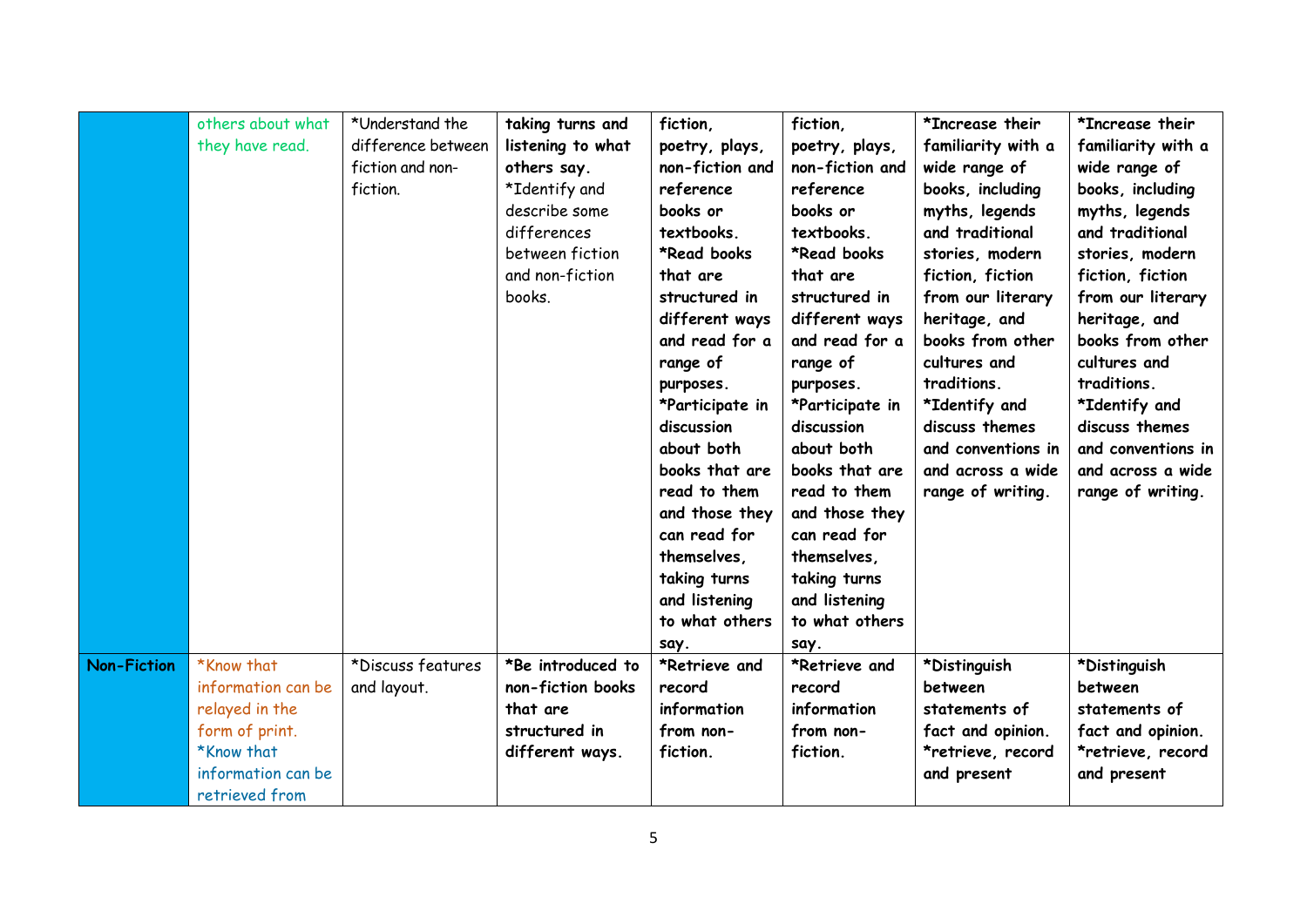|            | books and            |                   |                    |                 |                 | information from  | information from  |
|------------|----------------------|-------------------|--------------------|-----------------|-----------------|-------------------|-------------------|
|            | computers.           |                   |                    |                 |                 | non-fiction.      | non-fiction.      |
| Poetry and | *Listen to and join  | *Learn to         | *Continue to build | *Prepare        | *Prepare        | *Learn a wider    | *Learn a wider    |
| Performanc | in with stories and  | appreciate        | up a repertoire    | poems and play  | poems and play  | range of poetry   | range of poetry   |
| e          | poems, one-to-one    | rhymes and        | of poems learnt    | scripts to read | scripts to read | by heart,         | by heart,         |
|            | and also in small    | poems and to      | by heart,          | aloud and to    | aloud and to    | preparing poems   | preparing poems   |
|            | groups.              | recite some by    | appreciating       | perform,        | perform,        | and plays to read | and plays to read |
|            | *Join in with        | heart.            | these and reciting | showing         | showing         | aloud and to      | aloud and to      |
|            | repeated refrains    |                   | some, with         | understanding   | understanding   | perform, showing  | perform, showing  |
|            | in rhymes and        |                   | appropriate        | through         | through         | understanding     | understanding     |
|            | stories.             |                   | intonation to      | intonation,     | intonation,     | through           | through           |
|            | *Use intonation.     |                   | make the meaning   | tone, volume    | tone, volume    | intonation, tone  | intonation, tone  |
|            | rhythm and           |                   | clear.             | and action.     | and action.     | and volume so     | and volume so     |
|            | phrasing to make     |                   |                    | *Recognise      | *Recognise      | that the meaning  | that the meaning  |
|            | the meaning clear    |                   |                    | some different  | some different  | is clear to an    | is clear to an    |
|            | to others.           |                   |                    | forms of        | forms of        | audience.         | audience.         |
|            | *Develop             |                   |                    | poetry.         | poetry.         |                   |                   |
|            | preference for       |                   |                    |                 |                 |                   |                   |
|            | forms of             |                   |                    |                 |                 |                   |                   |
|            | expression.          |                   |                    |                 |                 |                   |                   |
|            | *Play co-            |                   |                    |                 |                 |                   |                   |
|            | operatively as part  |                   |                    |                 |                 |                   |                   |
|            | of a group to        |                   |                    |                 |                 |                   |                   |
|            | develop and act      |                   |                    |                 |                 |                   |                   |
|            | out a narrative.     |                   |                    |                 |                 |                   |                   |
|            | *Express             |                   |                    |                 |                 |                   |                   |
|            | themselves           |                   |                    |                 |                 |                   |                   |
|            | effectively,         |                   |                    |                 |                 |                   |                   |
|            | showing awareness    |                   |                    |                 |                 |                   |                   |
|            | of listeners' needs. |                   |                    |                 |                 |                   |                   |
| Vocabulary | *Build up            | *Discuss word     | *Discuss and       | *Use            | *Use            | *Continue to      | *Continue to      |
|            | vocabulary that      | meanings, linking | clarifying the     | dictionaries to | dictionaries to | explore and       | explore and       |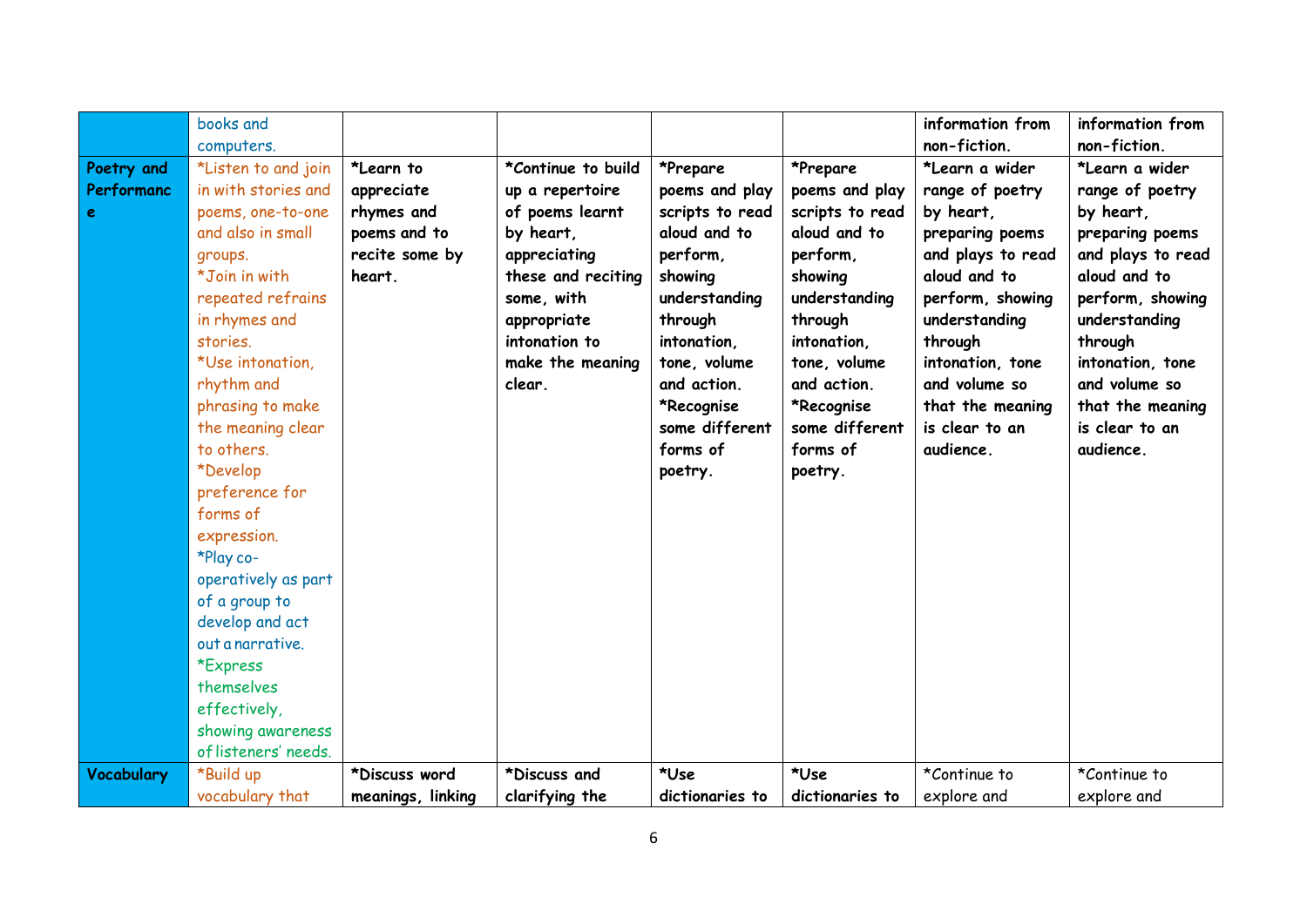|                  | reflects the<br>breadth of their<br>experiences.<br>*Extend<br>vocabulary,<br>especially by<br>grouping and<br>naming, exploring<br>the meaning and<br>sounds of new<br>words.<br>*Use vocabulary<br>and forms of<br>speech that are<br>increasingly<br>influenced by<br>their experiences<br>of books. | new meanings to<br>those already<br>known.                                                                                                                                                   | meanings of<br>words, linking new<br>meanings to<br>known vocabulary.<br>*Discuss their<br>favourite words<br>and phrases.<br>*Begin to find the<br>meaning of new<br>words using the<br>context of the<br>sentence. | check the<br>meaning of<br>words that<br>they have<br>read.<br>*Continue to<br>explore and<br>expand<br>vocabulary.<br>*Begin to find<br>the meaning of<br>new words<br>using<br>substitution<br>within a<br>sentence. | check the<br>meaning of<br>words that<br>they have<br>read.<br>*Continue to<br>explore and<br>expand<br>vocabulary.<br>*Begin to find<br>the meaning of<br>new words<br>using<br>substitution<br>within a<br>sentence. | expand their<br>vocabulary.<br>*Identify words<br>and phrases that<br>create a particular<br>mood, feeling or<br>attitude including<br>figurative<br>language.<br>*'Read around the<br>word' and explore<br>its meaning in the<br>broader context<br>of a section or<br>paragraph. | expand their<br>vocabulary.<br>*Identify words<br>and phrases that<br>create a particular<br>mood, feeling or<br>attitude including<br>figurative<br>language.<br>*'Read around the<br>word' and explore<br>its meaning in the<br>broader context<br>of a section or<br>paragraph. |
|------------------|---------------------------------------------------------------------------------------------------------------------------------------------------------------------------------------------------------------------------------------------------------------------------------------------------------|----------------------------------------------------------------------------------------------------------------------------------------------------------------------------------------------|----------------------------------------------------------------------------------------------------------------------------------------------------------------------------------------------------------------------|------------------------------------------------------------------------------------------------------------------------------------------------------------------------------------------------------------------------|------------------------------------------------------------------------------------------------------------------------------------------------------------------------------------------------------------------------|------------------------------------------------------------------------------------------------------------------------------------------------------------------------------------------------------------------------------------------------------------------------------------|------------------------------------------------------------------------------------------------------------------------------------------------------------------------------------------------------------------------------------------------------------------------------------|
| <b>Inference</b> | *Begin to<br>understand 'why'<br>and 'how'<br>questions.<br>*Answer 'how' and<br>'why' questions<br>about their<br>experiences and in<br>response to<br>stories or events.                                                                                                                              | *Discuss the<br>significance of<br>the title and<br>events, making<br>inferences on the<br>basis of what is<br>being said and<br>done.<br>*Make inferences<br>though the use of<br>pictures. | *Make inferences<br>on the basis of<br>what is being said<br>and done.<br>*Answer and ask<br>questions.                                                                                                              | * Ask and<br>answer<br>questions<br>appropriately,<br>drawing<br>inferences<br>such as<br>inferring<br>characters'<br>feelings,<br>thoughts and<br>motives from                                                        | * Ask and<br>answer<br>questions<br>appropriately,<br>drawing<br>inferences<br>such as<br>inferring<br>characters'<br>feelings,<br>thoughts and<br>motives from                                                        | *Draw inferences<br>such as inferring<br>characters'<br>feelings, thoughts<br>and motives from<br>their actions, and<br>justifying<br>inferences with<br>evidence.<br>*Discuss how<br>characters change<br>and develop<br>through texts by<br>drawing                              | *Draw inferences<br>such as inferring<br>characters'<br>feelings, thoughts<br>and motives from<br>their actions, and<br>justifying<br>inferences with<br>evidence.<br>*Discuss how<br>characters change<br>and develop<br>through texts by<br>drawing                              |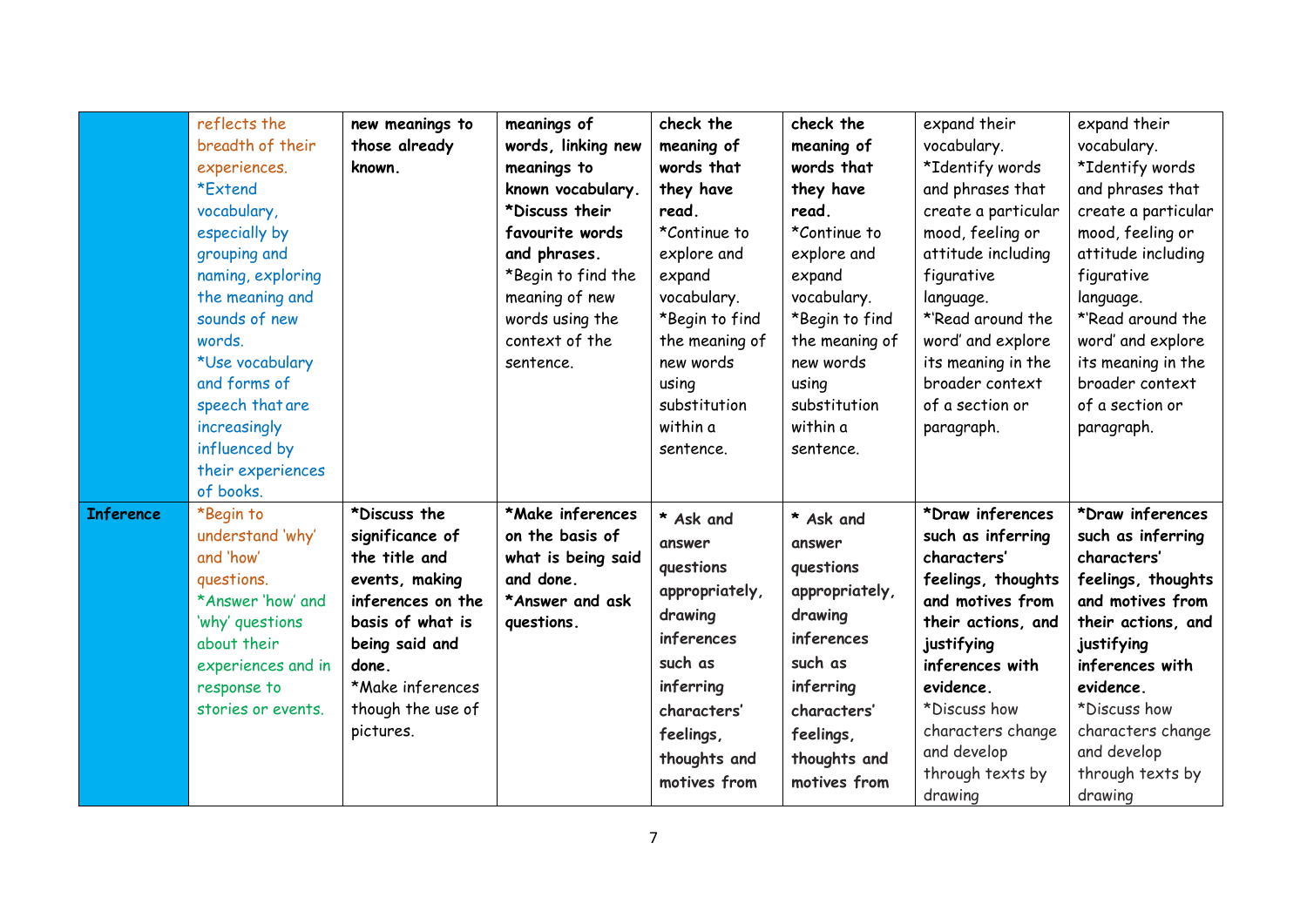|                            |                                                                                                          |                                                                                   |                                                                                   | their actions<br>and justifying<br>inferences<br>with<br>evidence.                                                                  | their actions<br>and justifying<br>inferences<br>with<br>evidence.                                                                  | inferences based<br>on indirect clues.                                                                                                                                               | inferences based<br>on indirect clues.                                                                                                                                               |
|----------------------------|----------------------------------------------------------------------------------------------------------|-----------------------------------------------------------------------------------|-----------------------------------------------------------------------------------|-------------------------------------------------------------------------------------------------------------------------------------|-------------------------------------------------------------------------------------------------------------------------------------|--------------------------------------------------------------------------------------------------------------------------------------------------------------------------------------|--------------------------------------------------------------------------------------------------------------------------------------------------------------------------------------|
| Prediction                 | *Anticipate key<br>events and phrases<br>in rhymes and<br>stories.<br>*Suggest how a<br>story might end. | *Predict what<br>might happen on<br>the basis of what<br>has been read so<br>far. | *Predict what<br>might happen on<br>the basis of what<br>has been read so<br>far. | *Predict what<br>might happen<br>from details<br>stated and<br>implied.<br>*Justify<br>predictions<br>with some use<br>of evidence. | *Predict what<br>might happen<br>from details<br>stated and<br>implied.<br>*Justify<br>predictions<br>with some use<br>of evidence. | *Predict what<br>might happen<br>from details<br>stated and<br>implied.<br>*Support<br>predictions with<br>clear evidence.<br>*Confirm and<br>modify predictions<br>as they read on. | *Predict what<br>might happen<br>from details<br>stated and<br>implied.<br>*Support<br>predictions with<br>clear evidence.<br>*Confirm and<br>modify predictions<br>as they read on. |
| Evaluation,<br>explanation |                                                                                                          | *Explain clearly<br>their                                                         | *Explain and<br>discuss their                                                     | *Discuss words<br>and phrases                                                                                                       | *Discuss words<br>and phrases                                                                                                       | *Identify how<br>language,                                                                                                                                                           | *Identify how<br>language,                                                                                                                                                           |
| and                        |                                                                                                          | understanding of                                                                  | understanding of                                                                  | that capture                                                                                                                        | that capture                                                                                                                        | structure and                                                                                                                                                                        | structure and                                                                                                                                                                        |
| discussion                 |                                                                                                          | what is read to                                                                   | books, poems and                                                                  | the reader's                                                                                                                        | the reader's                                                                                                                        | presentation                                                                                                                                                                         | presentation                                                                                                                                                                         |
|                            |                                                                                                          | them.                                                                             | other material,<br>both those that                                                | interest and                                                                                                                        | interest and                                                                                                                        | contribute to                                                                                                                                                                        | contribute to                                                                                                                                                                        |
|                            |                                                                                                          |                                                                                   | they listen to and                                                                | imagination.<br>*Identify how                                                                                                       | imagination.<br>*Identify how                                                                                                       | meaning.<br>*Discuss and                                                                                                                                                             | meaning.<br>*Discuss and                                                                                                                                                             |
|                            |                                                                                                          |                                                                                   | those that they                                                                   | language,                                                                                                                           | language,                                                                                                                           | evaluate how                                                                                                                                                                         | evaluate how                                                                                                                                                                         |
|                            |                                                                                                          |                                                                                   | read for                                                                          | structure, and                                                                                                                      | structure, and                                                                                                                      | authors use                                                                                                                                                                          | authors use                                                                                                                                                                          |
|                            |                                                                                                          |                                                                                   | themselves.                                                                       | presentation                                                                                                                        | presentation                                                                                                                        | language,                                                                                                                                                                            | language,                                                                                                                                                                            |
|                            |                                                                                                          |                                                                                   |                                                                                   | contribute to                                                                                                                       | contribute to                                                                                                                       | including                                                                                                                                                                            | including                                                                                                                                                                            |
|                            |                                                                                                          |                                                                                   |                                                                                   | meaning.                                                                                                                            | meaning.                                                                                                                            | figurative                                                                                                                                                                           | figurative                                                                                                                                                                           |
|                            |                                                                                                          |                                                                                   |                                                                                   |                                                                                                                                     |                                                                                                                                     | language,                                                                                                                                                                            | language,                                                                                                                                                                            |
|                            |                                                                                                          |                                                                                   |                                                                                   |                                                                                                                                     |                                                                                                                                     | considering the                                                                                                                                                                      | considering the                                                                                                                                                                      |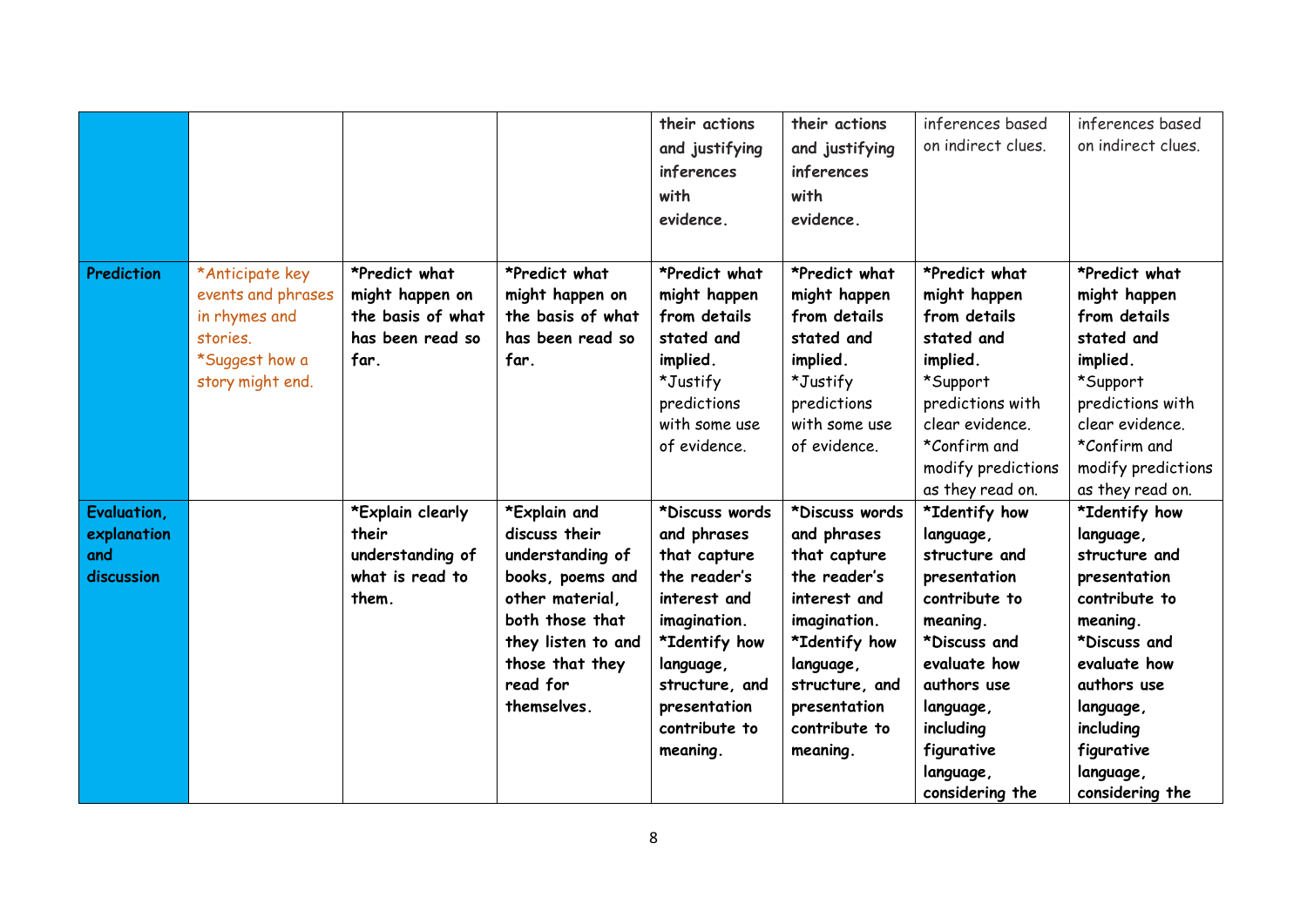|  |  |  | impact on the     | impact on the     |
|--|--|--|-------------------|-------------------|
|  |  |  | reader.           | reader.           |
|  |  |  | *Explain and      | *Explain and      |
|  |  |  | discuss their     | discuss their     |
|  |  |  | understanding of  | understanding of  |
|  |  |  | what they have    | what they have    |
|  |  |  | read, including   | read, including   |
|  |  |  | through formal    | through formal    |
|  |  |  | presentations and | presentations and |
|  |  |  | debates.          | debates.          |
|  |  |  | *Provide reasoned | *Provide reasoned |
|  |  |  | justification for | justification for |
|  |  |  | their views.      | their views.      |
|  |  |  | *Recommend        | *Recommend        |
|  |  |  | books they have   | books they have   |
|  |  |  | read to their     | read to their     |
|  |  |  | peers, giving     | peers, giving     |
|  |  |  | reasons for their | reasons for their |
|  |  |  | choices.          | choices.          |
|  |  |  | *Participate in   | *Participate in   |
|  |  |  | discussions about | discussions about |
|  |  |  | books that are    | books that are    |
|  |  |  | read to them and  | read to them and  |
|  |  |  | those they can    | those they can    |
|  |  |  | read to           | read to           |
|  |  |  | themselves,       | themselves,       |
|  |  |  | building on their | building on their |
|  |  |  | own and others'   | own and others'   |
|  |  |  | ideas and         | ideas and         |
|  |  |  | challenging views | challenging views |
|  |  |  | courteously.      | courteously.      |